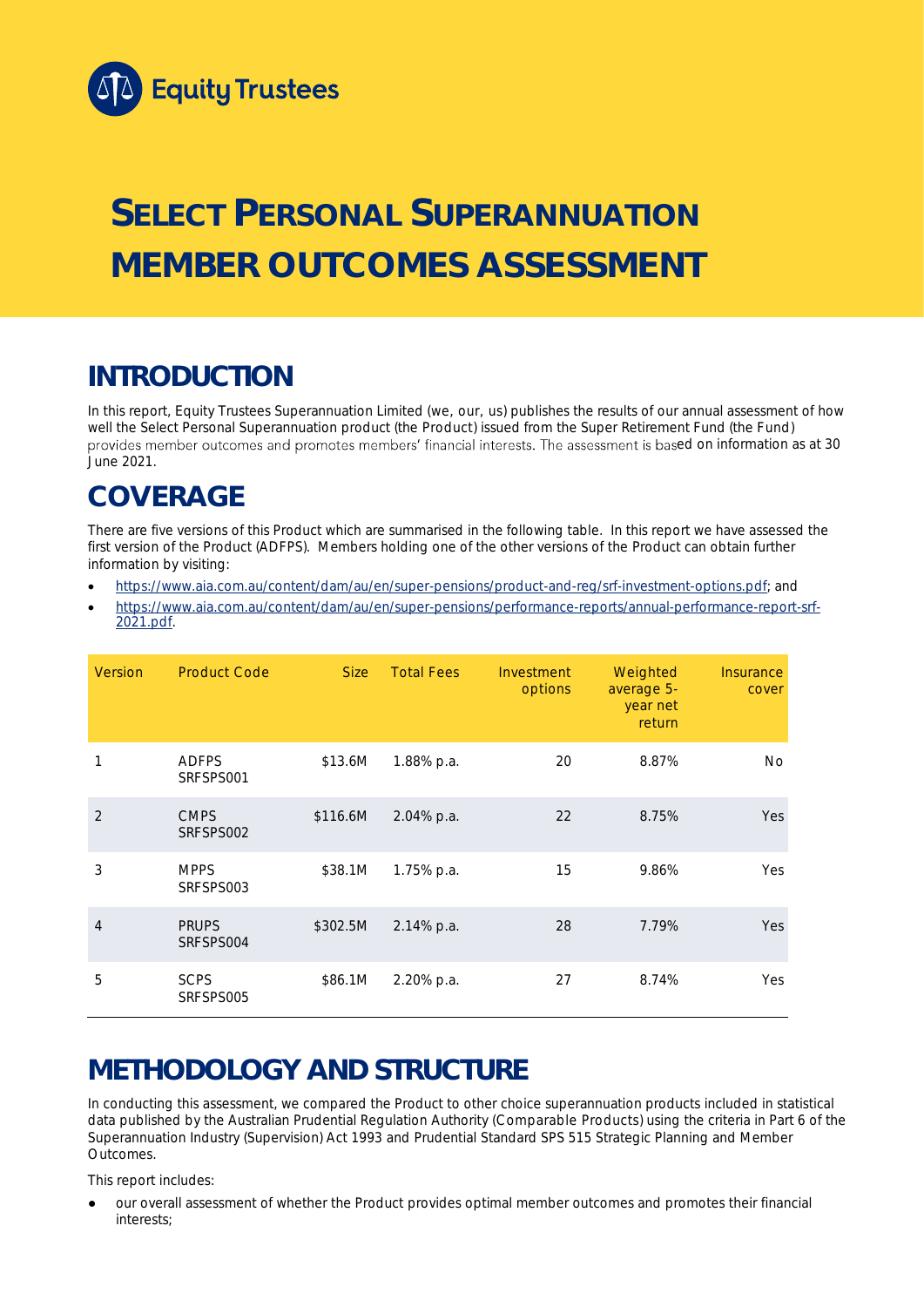

- a dashboard that depicts our assessment of the Product's market-relative performance for each outcome we aim to provide members;
- a table summarising the key metrics that we relied on when making this assessment; and
- our commentary on this performance that includes action items to improve suboptimal performance.

For each member outcome, the dashboard presents the relevant segment of market performance. The width of each segment is based on the range of market performance for each outcome and is specific to each outcome. The positioning of the black performance indicator bar against the colour coding is our assessment of how well the outcome has been delivered. The assessment of each member outcome is based on several equally-weighted metrics. Accordingly, if one metric is outside our tolerance level it doesn't automatically mean the entire member outcome is outside our tolerance level.

*Example dashboard for illustrative purposes only*



The target is generally the average position of the Comparable Products while the tolerance level is the trigger for us to consider any necessary actions to improve member outcomes.

Please visit our [website](https://www.eqt.com.au/superannuation) to view a short video that provides more information about the operation of the dashboard.

## **OVERALL ASSESSMENT**

Having carefully considered the comparisons of the Product with Comparable Products set out in this report, including the dashboards, metrics, commentary, and other relevant information available to us at the time of writing, we have concluded that as a result of the following factors the Product is promoting members' financial interests:

- 1. the fees and costs that affect the return to members are not appropriate having regard to their financial interests;
- 2. the net returns for the Product (i.e. returns after deducting all fees, costs and taxes) are consistent with market rates;
- 3. the level of investment risk for the Product is acceptable in relation to the net returns generated;
- 4. the investment strategy for the Product is appropriate;
- 5. the options, benefits and facilities offered in the Product are appropriate for members; and
- 6. the scale of the Product and the Fund does not disadvantage members.

#### **ACTION ITEMS**

To reduce fees and improve net returns:

- we have secured fee reductions for the Fund which will take effect by 30 June 2022;
- we will continue discussions with AIA to further reduce costs and bring the fees within our tolerance level; and
- fee reductions will be addressed in the Fund's Strategic Business Plan for the financial years 2023-25.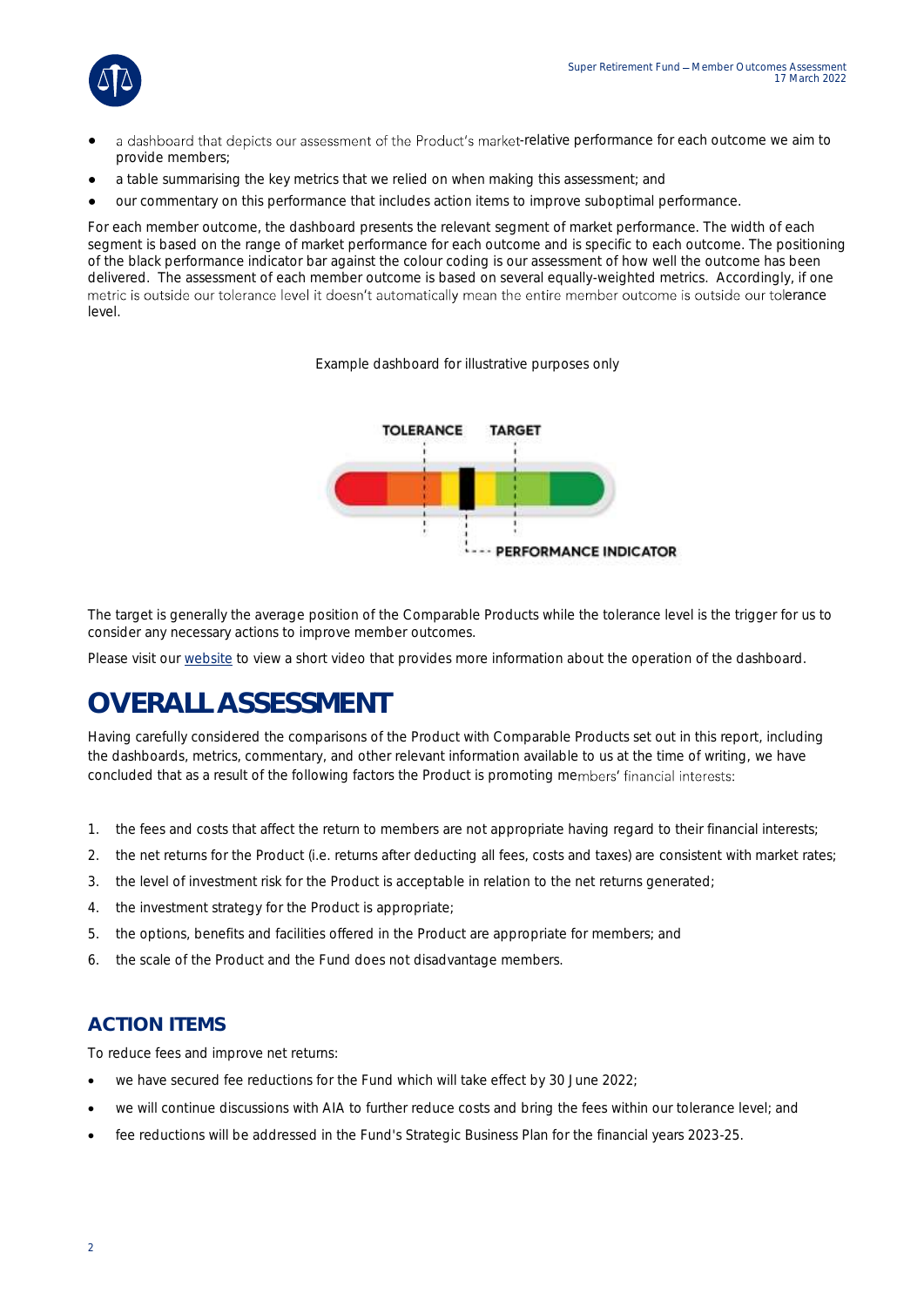

### **DASHBOARD**

#### **STRATEGIC CONTEXT**

Working together with the Fund's Promoter, AIA Australia (AIA), the Fund's purpose is to enhance retirement outcomes by providing products that allow members to accumulate retirement savings, receive retirement income and protect their assets.

To support this purpose, our goals for the Fund are to enhance members' retirement balances through reduced fees, provide members with confidence through reliable and clear delivery of regulatory compliance, satisfy members through engaging member service that assists them grow their account balances and grow member balances through competitive investment returns in line with stated objectives and targets.

The Product is a choice accumulation product.

### **INVESTMENT RISK AND RETURN**

| Outcomes                                                        | Investment risk and return for a \$50,000 account balance in the Product <sup>10</sup> is<br>consistent with market indexes. |                                                                                                                                                                                                                                                                                                                                                                                                                                                                                                                                                                                                                                                                                                                                                                                                                                          |                            |           |        |  |
|-----------------------------------------------------------------|------------------------------------------------------------------------------------------------------------------------------|------------------------------------------------------------------------------------------------------------------------------------------------------------------------------------------------------------------------------------------------------------------------------------------------------------------------------------------------------------------------------------------------------------------------------------------------------------------------------------------------------------------------------------------------------------------------------------------------------------------------------------------------------------------------------------------------------------------------------------------------------------------------------------------------------------------------------------------|----------------------------|-----------|--------|--|
| The Product's<br>performance relative to<br>Comparable Products |                                                                                                                              |                                                                                                                                                                                                                                                                                                                                                                                                                                                                                                                                                                                                                                                                                                                                                                                                                                          | Investment Risk and Return |           |        |  |
|                                                                 |                                                                                                                              | Tolerance:                                                                                                                                                                                                                                                                                                                                                                                                                                                                                                                                                                                                                                                                                                                                                                                                                               | Target                     |           |        |  |
| <b>Metrics</b>                                                  | Ref                                                                                                                          | Metric Label                                                                                                                                                                                                                                                                                                                                                                                                                                                                                                                                                                                                                                                                                                                                                                                                                             | Value                      | Tolerance | Target |  |
|                                                                 | 1.1                                                                                                                          | 1-year actual net return                                                                                                                                                                                                                                                                                                                                                                                                                                                                                                                                                                                                                                                                                                                                                                                                                 | 24.03%                     | 15.64%    | 18.87% |  |
|                                                                 | 1,2                                                                                                                          | 3-year actual net return                                                                                                                                                                                                                                                                                                                                                                                                                                                                                                                                                                                                                                                                                                                                                                                                                 | 8.26%                      | 7.09%     | 8,17%  |  |
|                                                                 | 1.3                                                                                                                          | 5-year actual net return                                                                                                                                                                                                                                                                                                                                                                                                                                                                                                                                                                                                                                                                                                                                                                                                                 | 8.87%                      | 7.67%     | 8.87%  |  |
|                                                                 | 1.4                                                                                                                          | 10-year actual net return                                                                                                                                                                                                                                                                                                                                                                                                                                                                                                                                                                                                                                                                                                                                                                                                                | 8.16%                      | 7.32%     | 8.16%  |  |
|                                                                 | 1.5                                                                                                                          | Negative annual net returns over last 10 years                                                                                                                                                                                                                                                                                                                                                                                                                                                                                                                                                                                                                                                                                                                                                                                           | 1.23                       | 2.00      | 1.00   |  |
|                                                                 |                                                                                                                              | 1.0 Investment returns and associated targets and tolerance levels are weighted averages for the Product.<br>The weighted averages are based on the performance, asset allocation and funds under management of the<br>investment options available in the Product. The table in Appendix 1 provides more information.<br>1.1 - 1.4 The Product's fee structure leads to different net returns for different account balances. The table in<br>Appendix 2 provides more information.<br>1.5 Negative annual returns and associated targets and tolerance levels are weighted averages for the<br>Product. The weighted averages are based on the performance, Standard Risk Measure and funds under<br>management of the investment options available in the Product. Portions of years have been rounded up or<br>down to a whole year. |                            |           |        |  |

#### Commentary

The performance indicator measures the average investment risk and return of all investment options in the Product over one, three, five and 10-year periods.

The performance indicator, which does not meet our target and is within our tolerance level, is based on an equal weighting of all the metrics in the above table.

Appendix 1 displays the returns for each investment option available in the Product and its weighted average returns over these periods.

This commentary focuses on the five-year weighted average return to 30 June 2021, and the weighted average number of negative annual returns for the 10 years to this date. When reading this commentary, it's important to bear in mind that past performance is not a reliable indicator of future performance.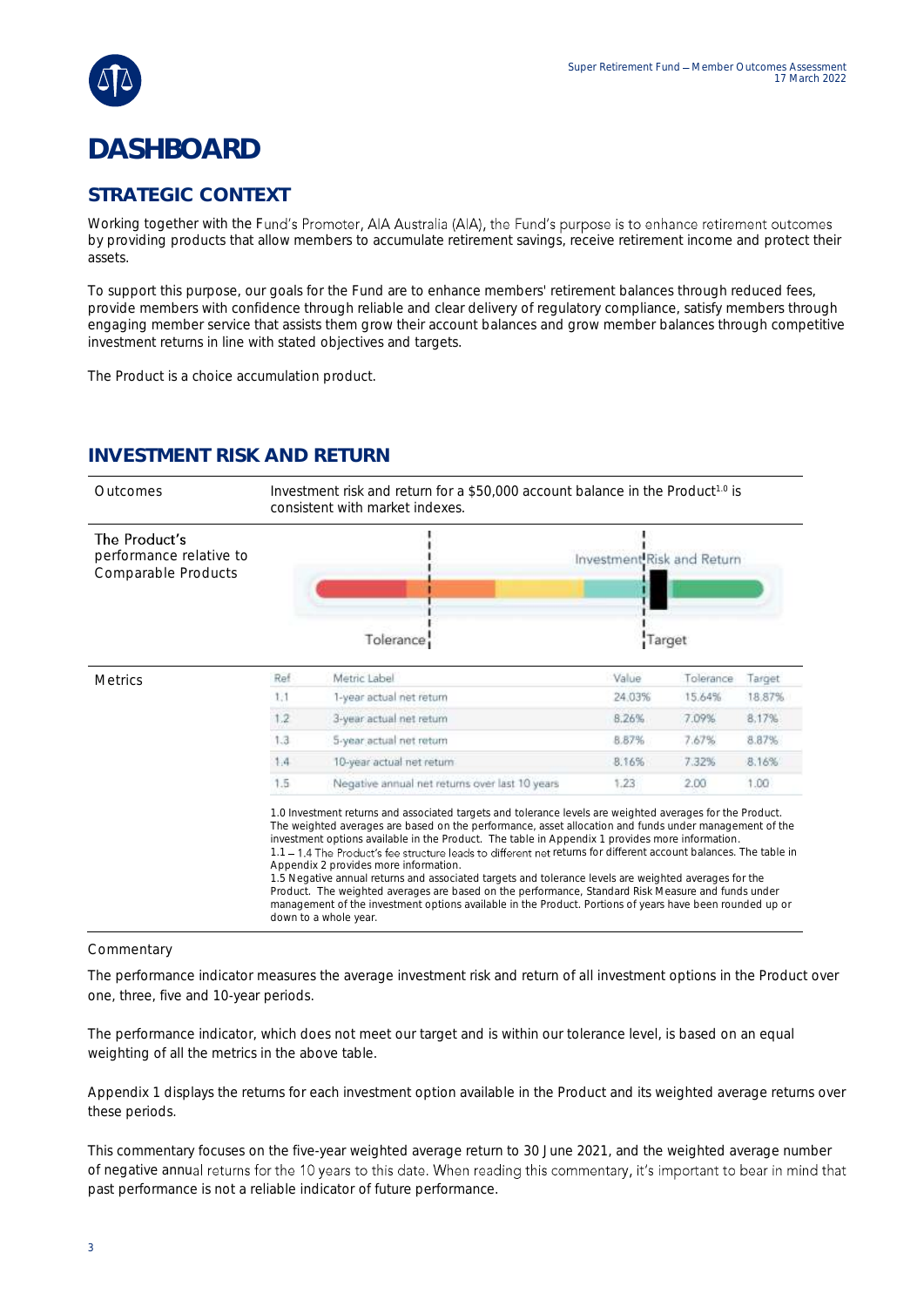

Over the five years to 30 June 2021 the Product's weighted average investment return met our target. No remedial action is required as a result of this assessment.

Investment risk, as measured by the weighted average number of negative annual returns for the Product over the 10 years to 30 June 2021 does not meet our target and is within our tolerance level. No remedial action is required as a result of this assessment.

Therefore, we consider the:

- investment strategy for the Product is appropriate because the weighted average return is within our tolerance level; and
- investment risk is acceptable in relation to the net returns generated because the weighted average number of negative returns is within our tolerance level.

#### **FEES AND COSTS**



under management of the investment options available in the Product.

#### **Commentary**

This table lists the Product's administration and investment fees. Other fees may be payable which are set out in the Product's disclosure documents.

The performance indicator measures administration and investment fees together against Comparable Products.

The performance indicator, which is outside our tolerance level is based on an equal weighting of each metric in the above table.

As a result, we are not comfortable that the current fees and costs are consistent with market rates and therefore, do not advance members' financial interests.

To reduce fees and improve net returns:

- we have secured fee reductions for the Fund which will take effect by 30 June 2022;
- we will continue discussions with AIA to further reduce costs and bring the fees within our tolerance level; and
- fee reductions will be addressed in the Fund's Strategic Business Plan for the financial years 2023-25.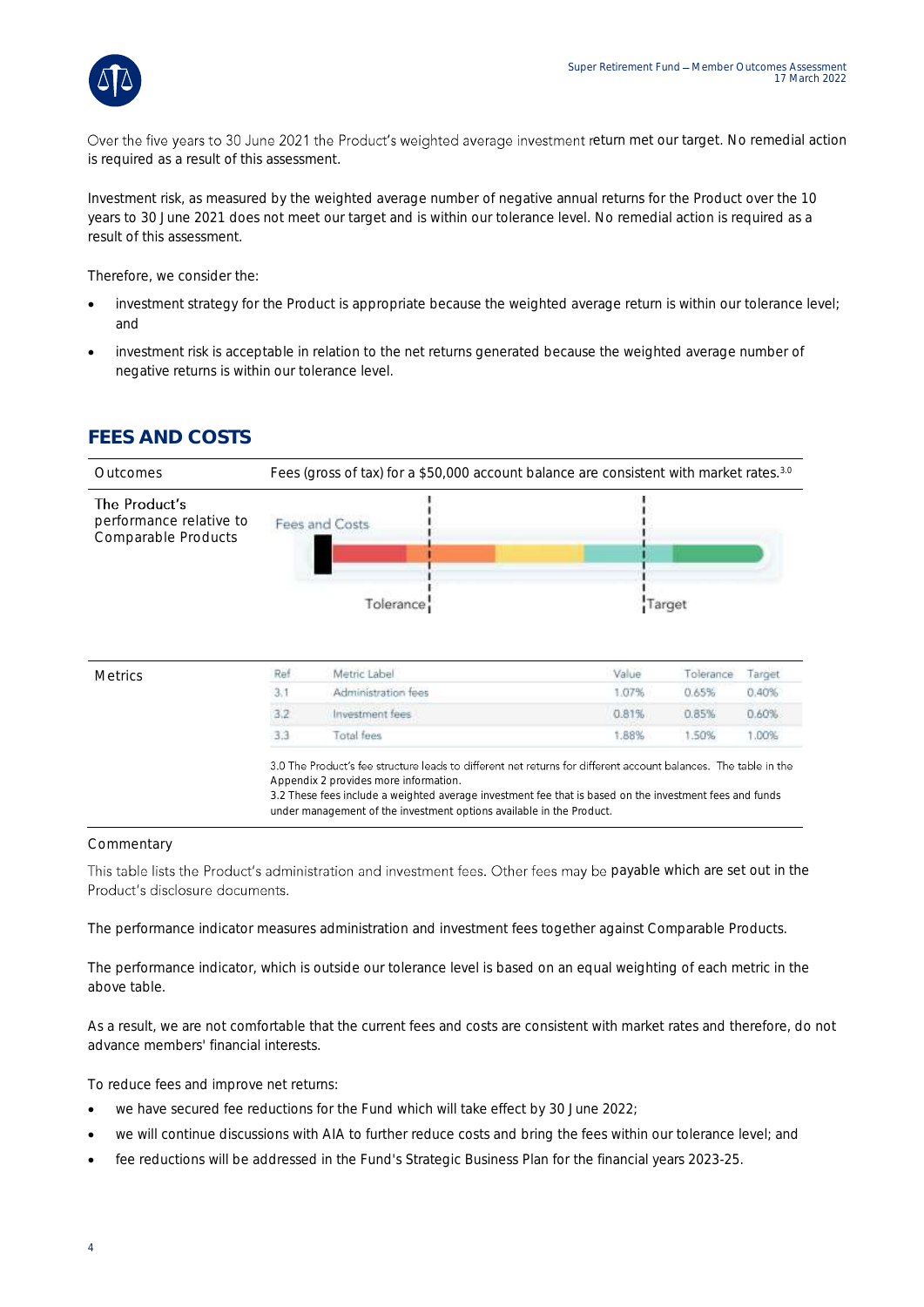

### **MEMBER SERVICES**

| Outcomes                                                        |     | Administration services satisfy member expectations.                                                                                                                                                                                                                                                                                                                   |                                          |           |        |  |
|-----------------------------------------------------------------|-----|------------------------------------------------------------------------------------------------------------------------------------------------------------------------------------------------------------------------------------------------------------------------------------------------------------------------------------------------------------------------|------------------------------------------|-----------|--------|--|
| The Product's<br>performance relative to<br>Comparable Products |     | Tolerance:                                                                                                                                                                                                                                                                                                                                                             | <b>Administration Services</b><br>Target |           |        |  |
| <b>Metrics</b>                                                  | Ref | Metric Label                                                                                                                                                                                                                                                                                                                                                           | Value                                    | Tolerance | Target |  |
|                                                                 | 7.1 | Administration-related EDR complaints                                                                                                                                                                                                                                                                                                                                  | 2.81                                     | 4.82      | 2.07   |  |
|                                                                 | 7.2 | Service Level Achievement                                                                                                                                                                                                                                                                                                                                              | 95.63%                                   | 90.00%    | 95.00% |  |
|                                                                 |     | 7.1 EDR means "External Dispute Resolution".<br>7.1 This is the annual number of administration-related complaints to the Australian Financial Complaints<br>Authority per 10,000 member accounts.<br>7.2 Service level achievement measures the portion of new member, contribution and benefit payment<br>transactions that were processed within our service level. |                                          |           |        |  |

#### Commentary

The performance indicator measures the delivery of administration services against our service levels.

The performance indicator, which does not meet our target and is within our tolerance level, is based on an equal weighting of the above metrics.

Service level achievement (95.63%) meets our target. No remedial action is required as a result of this assessment.

The number of complaints about administration services that have been made to the Australian Financial Complaints Authority does not meet our target and is within our tolerance level. No remedial action is required as a result of this assessment.

As a result, we are comfortable that administration services satisfy member expectations because of the high rate of service level achievement and the number of administration related complaints is within tolerance level. Therefore, we consider the options, benefits and facilities offered in the Product are appropriate for members.

#### **SUSTAINABILITY**

| <b>Outcomes</b>                                                                            | The Product and Fund are sustainable and likely to deliver optimal outcomes in the<br>future. |                                  |           |           |               |  |  |
|--------------------------------------------------------------------------------------------|-----------------------------------------------------------------------------------------------|----------------------------------|-----------|-----------|---------------|--|--|
| The sustainability of the<br>Product and Fund<br>relative to Comparable<br><b>Products</b> |                                                                                               | Sustainability<br>Tolerance      | Target    |           |               |  |  |
| <b>Metrics</b>                                                                             | Ref                                                                                           | Metric Label                     | Value     | Tolerance | <b>Target</b> |  |  |
|                                                                                            | 8.2                                                                                           | Net member benefit flows p.a.    | $-10.51%$ | $-29.51%$ | $-1.52%$      |  |  |
|                                                                                            | 8.3                                                                                           | Average account balance          | \$61,465  | \$23,530  | \$124,315     |  |  |
|                                                                                            | 8.5                                                                                           | Movement in member accounts p.a. | $-15.72%$ | $-36.39%$ | $-8.01%$      |  |  |
|                                                                                            | 8.6                                                                                           | Average member age               | 60.0      | 58.00     | 48.70         |  |  |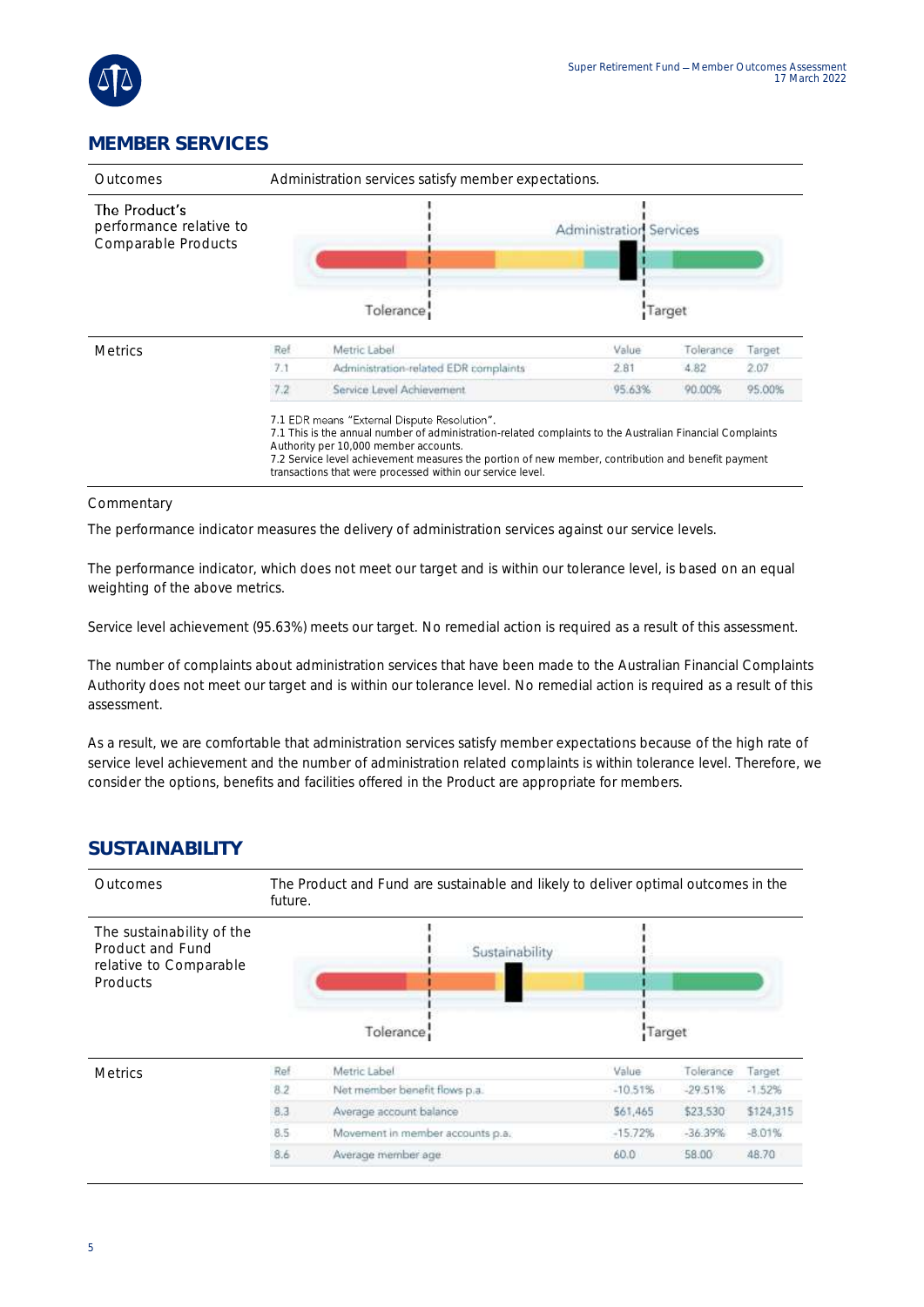

#### Commentary

The performance indicator measures the Fund's sustainability and likelihood of delivering optimal outcomes in the foreseeable future against other funds.

The performance indicator, which does not meet our target and is within our tolerance level, is based on an equal weighting of the above metrics. No remedial action is required as a result of this assessment.

As the Fund is closed to new members, movements in member accounts and the average member age are expectedly below our targets. We expect these indicators will move further away from our targets as members move closer to retirement.

With total member benefits of \$3.0b and almost 46,000 members, the Fund retains sufficient scale to support member outcomes into the future. Nevertheless, we continue to monitor the impact that the expected reduction in Fund size may have on member outcomes.

Therefore, we are comfortable that the scale of the Product and the Fund does not disadvantage members.

### **LIQUIDITY**

| Outcomes                                                        | Benefit and rollover requests can be met in a timely manner from investments |                                                                                                                                                                                                                                                  |        |           |        |  |
|-----------------------------------------------------------------|------------------------------------------------------------------------------|--------------------------------------------------------------------------------------------------------------------------------------------------------------------------------------------------------------------------------------------------|--------|-----------|--------|--|
| The Product's<br>performance relative to<br>Comparable Products |                                                                              |                                                                                                                                                                                                                                                  |        |           |        |  |
|                                                                 |                                                                              | Tolerance:                                                                                                                                                                                                                                       |        | Target    |        |  |
| <b>Metrics</b>                                                  | Ref                                                                          | Metric Label                                                                                                                                                                                                                                     | Value  | Tolerance | Target |  |
|                                                                 | 9.1                                                                          | Investment liquidity in a GFC scenario                                                                                                                                                                                                           | 88.69% | 40.00%    | 80.00% |  |
|                                                                 |                                                                              | 9.1 Liquidity is a weighted average that is based on the liquidity in a Global Financial Crisis scenario and<br>funds under management of the investment options available in the Product. The table in Appendix 1<br>provides more information. |        |           |        |  |

#### Commentary

The performance indicator measures the Fund's ability to meet benefit and rollover requests in a timely manner.

The performance indicator meets our target. No remedial action is required as a result of this assessment.

We regularly monitor whether the investments would be able to cash requirements in extreme situations. Based on our analysis, we consider that benefits are supported by liquid investments.

As a result, we are comfortable that the level of liquidity risk for the Product is acceptable.